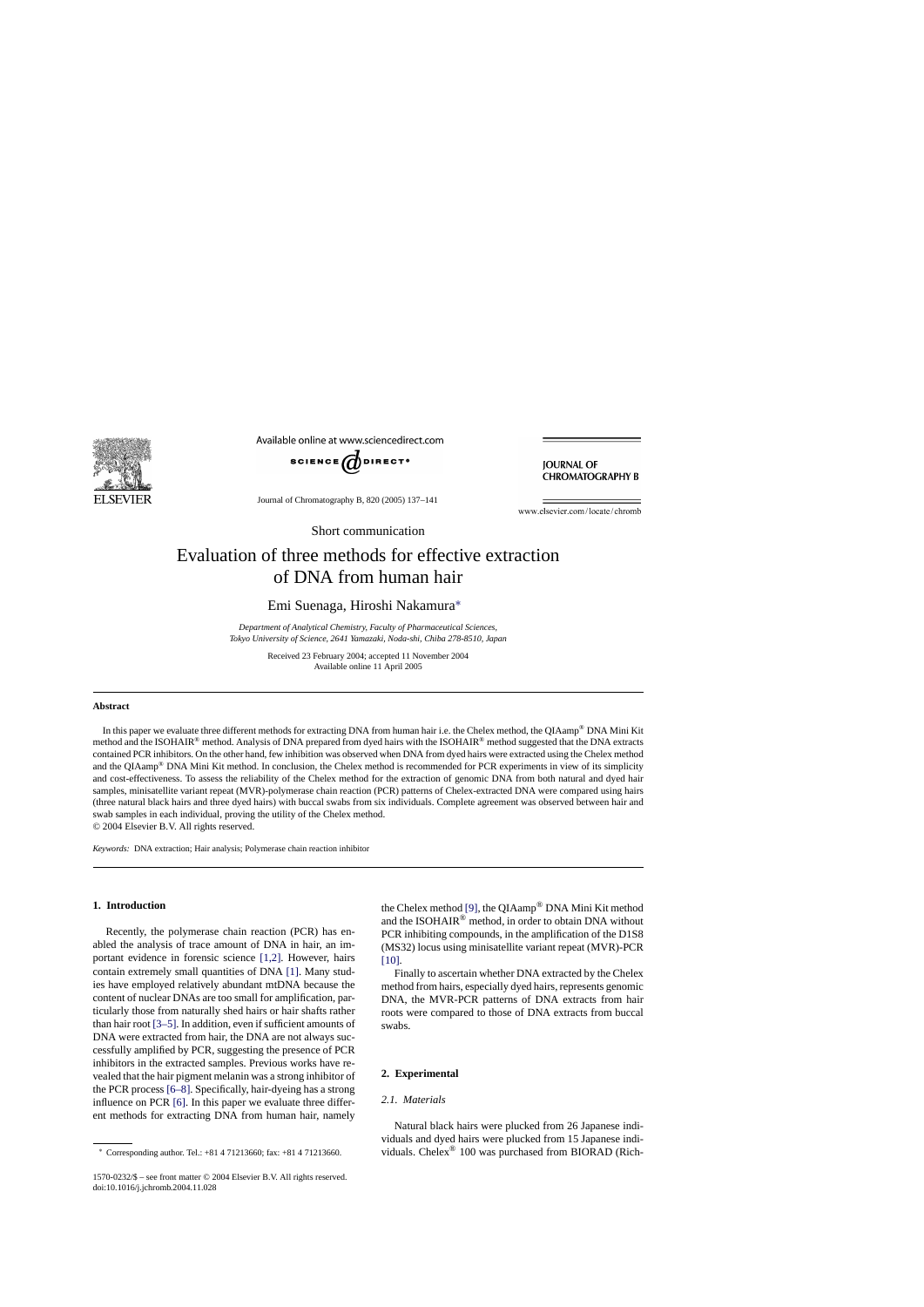mond, CA, USA). QIAamp® DNA Mini Kit was purchased from QIAGEN (Hilden, Germany). ISOHAIR®, Proteinase K, Gene Taq for PCR and Marker 5 ( $\phi$  X174/Hinc<sup>®</sup> digest), Agarose 21 for gel electrophoresis were obtained from NIP-PON GENE (Toyama, Japan). ISOHAIR<sup>®</sup> consisted of extraction buffer, enzyme solution, lysis solution and Ethachinmate. The primers[\[10\]](#page-4-0) were prepared by Sawady Technology (Tokyo, Japan). PicoGreen® dsDNA Quantitation Kit and SYBR® Gold Nucleic Acid Gel Stain as a staining reagent for DNA was purchased from Molecular Probes (Eugene, OR, USA). Water was purified using a Milli-Q system (Millipore; Bedford, MA, USA). The other reagents and buffers used were of guaranteed grade.

## *2.2. DNA extraction from human hair*

Individual two hair root segments (1 cm in length) were treated by three different methods: (1) the Chelex method, (2) the QIAamp<sup>®</sup> DNA Mini Kit method and (3) the ISOHAIR<sup>®</sup> method.

Two pieces of hair were washed with  $500 \mu L$  of  $100\%$ ethanol in a small polypropyrene test tube. After air-drying, the hair was placed in a 1.5-mL microcentrifuge tube.

## *2.2.1. The Chelex method*

Two hundred micro liters of 5% Chelex<sup>®</sup> 100 and 10  $\mu$ L of 10 mg/mL Proteinase K were added to two pieces of hair placed in a 1.5-mL microcentrifuge tube and mixed well. The solution was incubated at  $55^{\circ}$ C for at least 6–8 h, or alternatively overnight. The mixture was vortexed and incubated in a boiling-water bath for 8 min. After centrifugation at  $10,000-15,000 \times g$  for 2–3 min, the supernatant was transferred to another 1.5-mL microcentrifuge tube and used for PCR amplification.

In addition to Chelex<sup>®</sup> 100, the following two commercial DNA extraction kits were used; the manufacturers gave no information on the composition of the ingredients of their commercial kits.

# *2.2.2. The QIAamp*® *DNA Mini Kit method*

Two hundred micro liters Buffer X1 (10 mM Tris–HCl buffer, pH 8.0, 10 mM EDTA, 100 mM NaCl, 40 mM dithiothreitol, 2% SDS, 250  $\mu$ g/mL Proteinase K) was added to two pieces of hair placed in a 1.5-mL microcentrifuge tube and the tube was incubated at 55 ◦C for at least 1 h until the sample was dissolved. Two hundred micro liters of Buffer AL (Lysis Buffer) and  $200 \mu L$  of ethanol were added. After vortexing, the solution was transferred to a QIAamp spin column, 500 µL of Buffer AW1 (Washing Buffer) was added, and then centrifuged at  $6000 \times g$  for 1 min. After placing the QIAamp spin column in a clean 2-mL collection tube,  $500 \mu L$ of Buffer AW2 (Washing Buffer) containing sodium azide was added to the QIAamp spin column and then centrifuged at  $20,000 \times g$  for 3 min. After placing the QIAamp spin column in a clean  $1.5$ -mL microcentrifuge tube,  $50-100 \mu L$  of

Buffer AE (Elution Buffer) was added to the spin column. After allowing to stand at room temperature for 1 min, the tube was centrifuged at  $6000 \times g$  for 1 min. The eluate containing DNA was collected in a 1.5-mL microcentrifuge tube.

# *2.2.3. The ISOHAIR*® *method*

Two hundred micro liters of extraction buffer,  $5 \mu L$  of enzyme solution and  $8 \mu L$  of lysis solution were added to two pieces of hair placed in a 1.5-mL microcentrifuge tube before incubating at  $55^{\circ}$ C for 20 min. Five micro liters of enzyme solution was added and the solution was incubated at  $55^{\circ}$ C for  $5-10$  min. Two hundred micro liters of a phenol–chloroform–isoamylalcohol (25:24:1, v/v/v) mixture was added and gently mixed for a few times by inverting the tube. The solution was centrifuged at  $11,000 \times g$  for 5 min. The upper layer was transferred to another tube and mixed with 20  $\mu$ L of 3 M sodium acetate (pH 5.2) and 2  $\mu$ L of Ethachinmate. The latter was added to facilitate the precipitation of DNA when treated with ethanol in the next step. After mixing by inverting the tube,  $400 \mu L$  ethanol was added and then centrifuged at  $11,000 \times g$  for 15 min. After removing the supernatant, the precipitate was washed with 70% ethanol and dried in vacuo. The DNA was dissolved in  $50 \mu L$  of TE buffer (10 mM Tris–HCl buffer containing 1 mM EDTA, final pH 8.0) before it was used in PCR.

# *2.3. DNA extraction from buccal swab using the Chelex method*

To collect a sample, swab was scraped with a cotton-stick against the inside of each cheek six times. After drying at room temperature for 2 h, the swab coated on cotton was cut from the stick with scissors. Five hundred micro liters of 5% Chelex<sup>®</sup> 100 and 10  $\mu$ L of 10 mg/mL Proteinase K were added to cotton swab placed in a 1.5-mL microcentrifuge tube and mixed well. The solution was incubated at 55 °C for 30 min and vortexed. The mixture was incubated in a boiling-water bath for 8 min and applied to tube with a hole in its bottom placed in a clean 1.5-mL microcentrifuge tube. After centrifugation at  $6000 \times g$  for  $5{\text -}10$  min, the supernatant of the collection tube was transferred to another 1.5 mL microcentrifuge tube and used for PCR amplification.

## *2.4. MVR-PCR*

About 10 ng (quantified by PicoGreen<sup>®</sup> dsDNA Quantitation Kit) of each DNA sample was employed for PCR amplification.

Reaction conditions reported by Jeffreys et al. [\[10\]](#page-4-0) was slightly modified as follows. Samples of genomic DNA were amplified in  $50 \mu L$  of PCR solution containing 1 µM primer 32D (5'-CGACGCGCAGATGG-AGCAATGGCC-3'), 1μM primer TAG (5'-TCATGCG-TCCATGGTCCGGA-3 ), 2.5 unit Gene Taq DNA polymerase and either  $0.2 \mu M$  32-TAG-A (5'-TCATGCGT-CCATGGTCCGGACATTCTGAGTCACCCCTGGC-3 ) or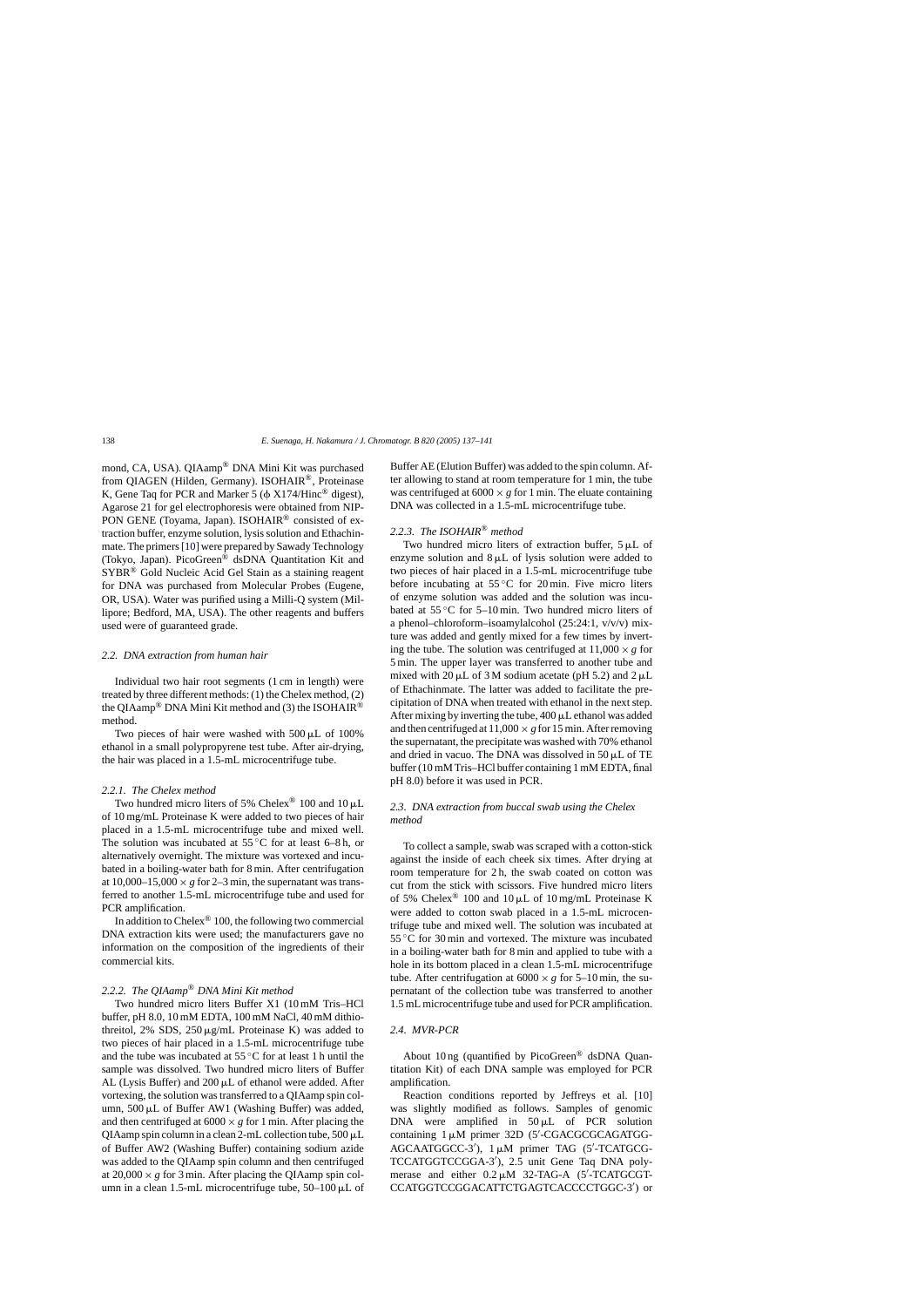0.4 µM 32-TAG-T (5'-TCATGCGTCCATGGTCCGGAC-ATTCTGAGTCACCCCTGGT-3 ) [\[10\].](#page-4-0) DNA was denatured at 94 ◦C for 5 min, then Taq polymerase was added and reactions were performed at 94 ◦C for 1.3 min, at 68 ◦C for 1 min and at  $70^{\circ}$ C for 5 min in the first 30 cycles, followed by incubation at  $68\,^{\circ}\text{C}$  for 1 min and at  $70\,^{\circ}\text{C}$  for 10 min in two further cycles using a DNA thermal cycler (TAKARA BIO INC., Shiga, Japan).

#### *2.5. Electrophoresis and detection of PCR products*

For analysis of PCR products, a submerged gel electrophoresis system (ATTO, Tokyo, Japan) and an Agilent 2100 Bioanalyzer (Agilent Technologies, CA, USA), a microchip electrophoresis apparatus with a laser induced fluorescence detector were used.

#### *2.5.1. Analysis using agarose gel electrophoresis*

Ten micro liters of PCR product was loaded on the gel. The ladder of PCR products was separated on 3% Agarose 21 (NIPPON GENE) in TBE buffer [89 mM Tris–89 mM boric acid–2 mM EDTA·2Na (pH 8.3)] at a constant voltage (60 V). As a staining reagent, SYBR<sup>®</sup> Gold Nucleic Acid Gel Stain was used and the amplified DNA bands were detected with a fluoroimageanalyzer FLA-2000 (FUJIFILM, Tokyo, Japan).

# *2.5.2. Analysis using a microchip electrophoresis apparatus*

MVR-PCR products obtained from hair and buccal swab were assessed using the Agilent 2100 bioanalyzer in conjunction with the DNA 1000 Labchip kits. One µL of PCR products was used for each analysis. Size separation of DNA was achieved during migration through interconnected microchannels filled with a sieving polymer.

## **3. Results and discussion**

#### *3.1. Evaluation of extraction methods for hair root DNA*

The D1S8 locus is located on chromosome 1 at  $1q42 \rightarrow q43$  [\[11,12\].](#page-4-0) The minisatellite consists of two major classes of repeat units (29 bp) [\[12\], d](#page-4-0)esignated a-type and t-type, which differ by a single base substitution within a repeat unit, and show highly diverse dispersion patterns within alleles [\[11\]. M](#page-4-0)VR specific primers (32-TAG-A and 32-TAG-T) [\[10\]](#page-4-0) incorporate only a single base difference at the  $3'$  end to distinguish precisely two major classes of repeat unit. The size of the first repeat unit is expected 293 bp. The ladder of PCR products show variant pattern depending on individual.

Fig. 1 shows the agarose gel electropherograms of the PCR products (t-type) obtained from dyed hair extracts and natural black hair extracts using the three different extraction methods. When the Chelex method (lane 1, lane 4) or the QIAamp® DNA Mini Kit method (lane 2, lane 5) was used, PCR products were consistently observed from all samples.



Fig. 1. Gel electrophoresis of PCR products for DNA extracted from human hair using three different extraction methods. Lane M: Marker 5 ( X174/Hinc II digest); lane 1: the Chelex method (dyed hair); lane 2: the QIAamp® DNA Mini Kit method (dyed hair); lane 3: the ISOHAIR® method (dyed hair); lane 4: the Chelex method (natural black hair); lane 5: the QIAamp® DNA Mini Kit method (natural black hair); lane 6: the ISOHAIR® method (natural black hair). Ten microliters of PCR products were electrophoresed through a 3% Agarose 21 and visualized by SYBR<sup>®</sup> Gold staining.

The Chelex method and the QIAamp® DNA Mini Kit method resulted in success in 15 out of 15 dyed hair analyses and in 26 out of 26 natural black hair analyses. On the other hand, DNA extracted using the ISOHAIR® method (lane 3, lane 6) was not always successfully amplified. Specifically, the DNA extracts from dyed hair failed to produce satisfactory amount of PCR products. The ISOHAIR® method failed in 6 out of 15 dyed hair analyses and in 1 out of 26 natural black hair analyses. The PCR analysis of DNA extracts from dyed hair using the ISOHAIR® method indicated that the extracts contained PCR inhibitors.

The yield of extracted DNA was quantified using PicoGreen® dsDNA Quantitation Kit. This method was used because compounds such as RNA, melanin and aromatic amines present in hair dyes [\[13\]](#page-4-0) were expected to be present in the extract and these compound shows significant UV absorbance at 260 nm. The ISOHAIR<sup>®</sup> method gave higher extraction yields compared to the two other methods. When using the ISOHAIR® method, more than  $150 \text{ ng of DNA}$ was extracted. On the other hand, 120–140 ng of DNA was extracted by the Chelex method, while the QIAamp® DNA Mini Kit method extracted less than 120 ng of DNA. Thus, the yield of DNA extracted with the QIAamp® DNA Mini Kit was quite low. In addition, the QIAamp® DNA Mini Kit method was relatively expensive. On the other hand, the cost of the Chelex method was reasonably low.

As described above, analysis of DNA prepared from dyed hairs with the ISOHAIR® method suggested that the DNA extracts contained PCR inhibitors. Yoshii et al. [\[6\]](#page-3-0) reported that DNA isolated from dyed hairs contained melanin species, probable PCR inhibitors. Hydrogen peroxide (a component of hair-dyeing agent) may transform water-insoluble melanins to water-soluble melanins [\[6\].](#page-3-0) Because the water-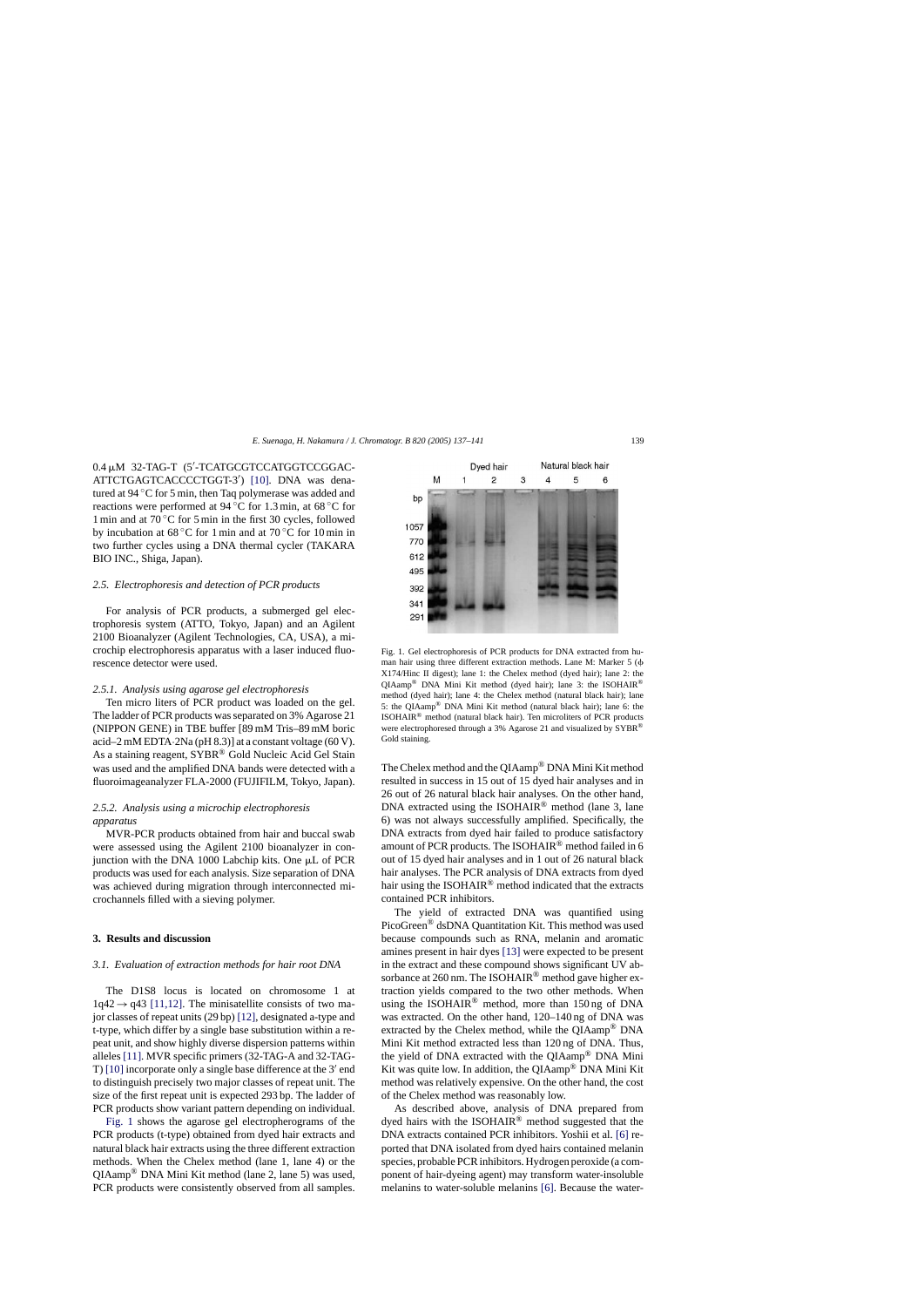<span id="page-3-0"></span>



Fig. 2. Microchip gel electrophoresis of PCR (t-type) products for DNA extracted using the Chelex method from natural black hair and buccal swab originating from three individuals a–c.

soluble melanins behave in the same manner as DNA in the purification process of DNA, they probably remain in the DNA sample solution to inhibit PCR, especially in ISOHAIR® method, by which DNA was separated from other components based upon the difference in their solubility into a phenol–chloroform–isoamylalcohol mixture and ethanol. Actually, the DNA preparations prepared by the ISOHAIR<sup>®</sup> method showed a dark-brown color. On the other hand, inhibition which affected to PCR analysis was not observed when DNA from dyed hairs were extracted by the Chelex method and the QIAamp® DNA Mini Kit method. The DNA extracts prepared by the Chelex method and the OIAamp<sup>®</sup> DNA Mini Kit method showed no color. These results suggest that the latter two methods provide DNA preparations free from water-soluble melanins, which are probable PCR inhibitors. Of the two methods, the Chelex method is recommended for DNA extraction from human hair (roots) because of its simplicity and cost-effectiveness.

## *3.2. Comparison of MVR-PCR patterns for DNA extracts from hair and buccal swab samples*

To ascertain whether DNA extracted by the Chelex method from hairs represents genomic DNA and also whether hair dyeing cause damage to native DNA and affect to MVR-PCR analysis, D1S8 locus MVR-PCR patterns for DNA were compared using hairs with buccal swabs, which were selected as samples free from the affect of hair dyeing, from six individuals. When PCR products (t-type) obtained from natural

Fig. 3. Microchip gel electrophoresis of PCR (t-type) products for DNA extracted using the Chelex method from dyed hair and buccal swab originating from three individuals d–f.

black hair and buccal swab extracts using the Chelex method were electrophoresed on a microchip electrophoresis apparatus, amplified band positions and their relative intensities of D1S8 locus variation observed in natural black hair samples matched those of DNA extracted from buccal swab samples from each individual (Fig. 2). The fact indicates that this method gives genomic DNA and is highly reproducible. In the case of dyed hair, D1S8 locus variation observed in dyed hair also matched those of DNA extracted from buccal swab samples (Fig. 3). These results additionally proved that hair dyes does not impact minisatellite repeat analysis.

Consequently, the Chelex method seems likely to become an effective tool for DNA extraction from human hair regardless of dyeing.

#### **References**

- [1] R.G. Higuchi, C.H. von Beroldigen, G.F. Sensabaugh, H.A. Ehrlich, Nature 332 (1988) 543.
- [2] K.M. Sullivan, R. Hopgood, P. Gill, Int. J. Leg. Med. 105 (1992) 83.
- [3] L.E. Baker, W.F. McCormick, K.J. Matteson, J. Forensic Sci. 46 (2001) 126.
- [4] H. Pfiffer, J. Huhne, C. Ortmann, K. Waterkamp, B. Brinkmann, Int. J. Leg. Med. 112 (1999) 287.
- [5] L. Vigilant, Biol. Chem. 380 (1999) 1329.
- [6] T. Yoshii, K. Tamura, I. Ishiyama, Nippon Hoigaku Zasshi 46 (1992) 313.
- [7] T. Yoshii, K. Tamura, T. Taniguchi, K. Akiyama, I. Ishiyama, Nippon Hoigaku Zasshi 47 (1993) 323.